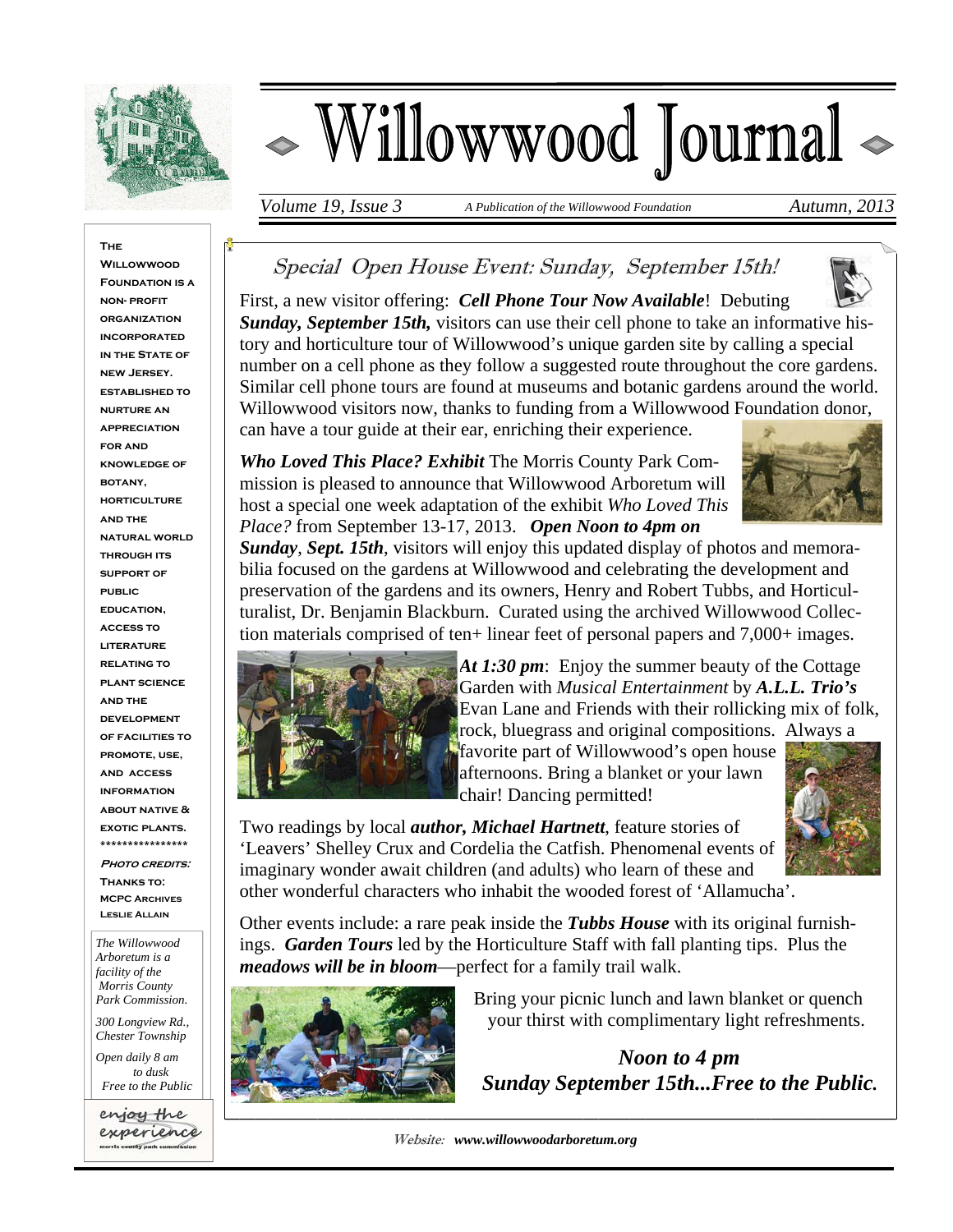## GIFT Books Now Available for the Holiday Season: The Willowwood Foundation is pleased to announce that signed copies

of "*The Story of Willowwood*" by Marta McDowell,  $($10 + s\&h)$  and "*Willowwood in Pictures", (\$40 + s&h)* a full color hardcover pictorial





walk through the seasons at the Willowwood Arboretum are now available.

Marta McDowell, noted botanical author and landscape historian, has written a complete history of Willowwood, the Tubbs brothers, the gardens and collections and has included many photos from the Tubbs-Blackburn archives now preserved by the Morris County Park Commission.

Many local amateur photographers submitted over 2500 incredibly beautiful seasonal photos of the gardens, buildings and artistic objects for "Willowwood in Pictures", adapted by Trustee Ray Rogers, garden book author and winner of over 397 blue ribbons and 88 top awards at the Philadelphia International Flower Show, and designed and edited by fellow Trustees Dan Will and Leslie Allain.

Both books—companion volumes are a great holiday gift or treasured remembrance for an out of town friend or beloved gardener or WW enthusiast.

 Call 908-234-1815 or email: *wwfoundation@willowwoodfoundation.com* 

Check out the Willowwood website:  *www.willowwoodarboretum.org*  Directions, photos, contest and event info, history, garden information and maps and our store all included in a user friendly format.

## The "Lilac Party" gratefully recognizes our supporters:

Our Partner ... **Peapack Gladstone Bank**

Our Corporate Sponsors: **Morris County Park Commission 56° Wine** \* **Tree-Tech, Inc.** 

#### **Benefactors**

Mr. and Mrs. Frank Allocca Mr. and Mrs. George Allport Mr. Stathis Andris Mrs. Hazen J. Baron Mr. and Mrs. James Bellis Mr. and Mrs. C. Austin Buck Mr. and Mrs. Robert Diemar III Mr. and Mrs. Steven Fuerst Mr. and Mrs. Gates Helms Hawn Mr. and Mrs. Robert Henry Mr. and Mrs. Marshall Jeanes Mr. and Mrs. Peter Kellogg Mr. and Mrs. R. Peter Mercer Mr. and Mrs. James Porter Mr. and Mrs. Leslie Quick, III Mr. and Mrs. George Rochat Mr. Quentin Schlieder, Jr. Mr. and Mrs. Thompson Swayne Mr. Daniel Will III Mr. and Mrs. Alan Willemsen

#### Patrons

Mr. and Mrs. Russell Buchanan Ms. Kate Burke Walsh Mr. and Mrs. William Carifa Mr. and Mrs. Percy Chubb III Mrs. Alice Cutler Mr. and Mrs. Michael Dee Hon. and Mrs. Rodney Frelinghuysen Mr. Oscar Gottscho Mrs. Ann Granbery, A.S.L.A. Mr. Rob Groff Mr. and Mrs. Howard Hirsch Mr. and Mrs. Dillard Kirby Mr. and Mrs. Theodore Koven Mr. and Mrs. W. Brace Krag Mr. and Mrs. Louis Kreyer , Jr. Mr. and Mrs. Richard McGlynn Mr. and Mrs. Ron Nelson Mr. and Mrs. Henry Parker Mr. and Mrs. David G. Powell Mr. R. Fenn Putman, Ms. Penny Burnett Dr. Leslie Schlessinger Mr. and Mrs. Arthur Schmidt Mrs. MaryAnn Storms Mr. John Sulphy, Jr. , Dr. Thomas Conroy Mrs. Becky Terry Mr. and Mrs. Andrew Tucker Mr. and Mrs. Stuart Wagner Mr. and Mrs. Finn Wentworth

Our Generous Donors: The Peter R. and Cynthia K. Kellogg Fdn. \*

The Kirk and Megan Kellogg Fdn. Mrs. James C. Pitney Mr. and Mrs. Bruce Fraser

Mrs. Clare O'Brien

Mrs. Catherine Cavanaugh Mr. and Mrs. Michael Clayton Mr. and Mrs. Michael Colicchio Mrs. Karen Curry

#### Our Generous Donors continued:

Dr. and Mrs. Norman Faulkner Mr. Oliver D. Filley Mr. and Mrs. Jeremy Gordon Mr. and Mrs. Daniel Harding Ms. Roni Larini Mr. and Mrs. Louis Matlack Mr. Frederick Mueller Mr. and Mrs. Bill Nobles Mr. and Mrs. L. Keith Reed Mr. and Mrs. Jeremiah Shaw \*

Ms. Nancy Bassett Mr. and Mrs. Kevin Burke Mr. and Mrs. David Callard Mr. and Mrs. Richard Dixon Mr. and Mrs. William Hugaboom Mrs. Claudia Kinder Mrs. Sidney C. Moody Mr. and Mrs. Robert Mueller Mrs. Millicent Palmer Mr. and Mrs. Reeve Schley III Mr. and Mrs. Eric Silverman Mr. and Mrs. R. Donald Thomson Ms. Diane Van Doren

Tent Donor-Mr. and Mrs. Jacob Harmon

#### Silent Auction Partners

Atlock Farm—Ken Selody Pleasant Run Nursery- Rich Hesselein The Steven Kristoph Nursery Peony's Envy Tree Tech, Inc.

#### Silent Auction Donors

| Mr. Stathis Andris                              | Mrs. Anne Peterson |
|-------------------------------------------------|--------------------|
| Mrs. Julie Baron                                | Mrs. Katie Porter  |
| Mr. Bill Carifa                                 | The Purnell School |
| Mrs. Alice Cutler                               | Mrs. Susie Swayne  |
| Mr. Rob Diemar                                  | Mrs. Becky Terry   |
| Mr. & Mrs. Marshall Jeanes Ms. Kate Burke Walsh |                    |
| Brace and Kristen Krag                          | Mr. Dan Will       |
| The Willow School                               |                    |
| Willowwood Arboretum & MCPC                     |                    |

And of course, many, many thanks to…The Ten Ross & Owren, Raritan Liquor & The Willowwood Gardeners and Volunteers

### Thank you to our Donors: Spring ~ Summer, 2013

Chester Garden Club Ms. Barbara Mushalko Mr. Rick Perdian

Mrs. Julie Baron, Mrs. Katie Porter *Imo Helen Tansey Farhat*

And as 2013 comes to an end, remember that a Corporate Match *doubles your gift* and the deadline is December 31 if Tax Planning or IRA charitable withdrawals play a pivotal role.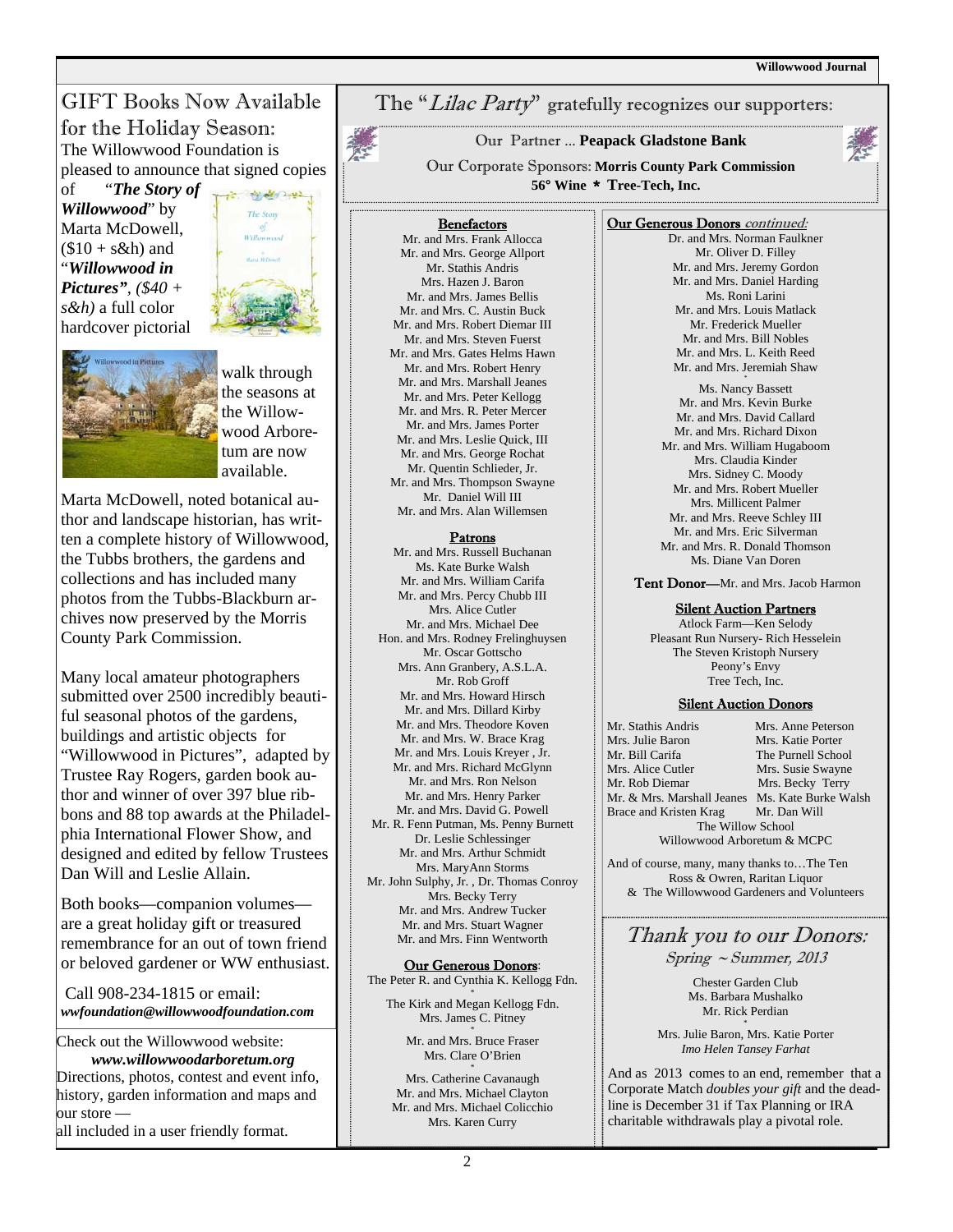# *Arboretum News*

 It has been a busy Spring and Summer at Willowwood...Perfect Springtime weather brought Willowwood gorgeous flowering trees including the first flowers from the yellow Magnolias, planted as part of the Magnolia Project.



Then rain and heat and rain again but with the help of our new interns Mandy Connelly, Bronwyn Harris & Stephen Konopka and all our trusty volunteers, the gardens are in good shape. Willowwood was fortunate as well to have the Willow School kids back to help clear trails of Sandy debris and also to have a Young Adult

Church group from Michigan weed and mulch on their way to the Jersey shore to help out after Sandy as well as a group of corporate volunteers from Johnson & Johnson, Raritan.

 However, John Morse says there are still *openings for additional skilled gardeners, volunteers and paid interns* (positions now available) throughout the year.

Keeping these splendid gardens looking their best requires many hands. Please pass this informa tion on to anyone you think may be interested. C*ontact Kate Gutierrez at 973-326-7629 or at kgutierrez@morrisparks.net* for info on either the corporate, volunteer or intern programs*.*

*Jeanne Lardino* started out as a Horticultural Intern in 2008 after taking a Master Gardener course at FA. In 2010, she was promoted to Seasonal Gardener, and now, three years later, she has been





promoted to the full-time position of *Assistant Gardener* at Willowwood & Bamboo Brook. Jeanne is an organic vegetable gardener and beekeeper and enjoys baking bread and cooking with her pesticide free harvest. Jeanne works in all the gardens at WW and is delighted to be working with our wonderful horticulture team.

*VIP Visitors*: Dr. Ben Blackburn, horticulturist and adopted son of Henry Tubbs, had quite an extended family in upstate New York. We were delighted to welcome *Bill Blackburn, his nephew*, who attended the Lilac Party and later sat with MCPC's Becky Hoskins who is putting together oral histories as part of an ongoing project. Bill reminisced about his uncle, the family and their farm in Medina, NY. "*when i was younger about 15 yrs old my uncle ben used to come back home to medina ny to visit the family as my dad was his brother , also in the car would be a man mr tubbs i think we called him hal and also russ meyers . as i got older and married i would drive to willowwood to seen ben and russ for hal had pasted on . i remember sleeping in the house with quite high beds, there was a maid and the small stone house had a man with the last name of baldwin and his family had something to do with the piano and he himself was a painter . my dad had four brothers and all went to cor* 

*nell for a stint and all got married and farmed in medina except for ben . bens dad died in 1970 and is buried here. my dad died ten years ago and he was the youngest and the last to pass . the last time i was at willowwood was when we spread bens ashes on the land there... im glade that my uncle bens place has been kept up as he would have liked ." [sic].* 





Also visiting this Spring were *Russ Hannah and his brother, Stuart*, who lived at Bamboo Brook with his father, Herbert, a caretaker and dog handler for Mrs. Martha Brookes Hutcheson (1871-1959, third woman to be named a fellow in the American Society of Landscape Architects), who after her marriage in 1911, landscaped her own garden on their 100-acre farm. Her design was influenced by classical Italian gardens, featuring a pond enclosed by native plants, vegetable garden, flower borders, orchards

and farm buildings (now preserved as Bamboo Brook, a Morris County Park.) Stuart, who had worked with his father in the gardens and with the farm animals, toured Bamboo Brook that afternoon perched on a Cushman with Becky Hoskins and Judy Schaible, Assistant Superintendent of Horticulture, comparing then and now. Russ, who after leaving the Army, told of a visit where he met Mrs. Hutcheson, complete with monocle, who gave him career advice. He also recounted his father's stories of a glacial erractic boulder where you can feel seismic activity on the border of Willowwood and Bamboo Brook.



*Ashton Temples*, winner of the Spring 2012 Daffodil Photo Contest sponsored by the Willowwood Foundation, visited on Mother's Day and posed with his winning photo. Winner of the 2013 Magnolia Photo Contest to be announced at the September 15th Open House. The topic of the 2014 Photo Contest is Willowwood's Cherries. More contest details on website.



**Pamela Wilson, MCPC Plant Records Curator & Propagation Specialist**, retired in June after 24+ years. Starting out as a Horticulture Program Specialist at Frelinghuysen, Pam

worked on the children's "Branching Out" Program, ran community gardens, wrote **Arboretum Leaves**, redesigned the Lindner garden and organized the first volunteer garden guides. In 2003 she moved to WW, propagating over 12,000 plants a year with her Monday morning volunteer group and redesigned and planted Pan's Garden. Trips to Iceland and England will fill her Fall & she has lots of plans for the future with her basket weaving classes, her own garden and her husband, Michael. We'll miss her!